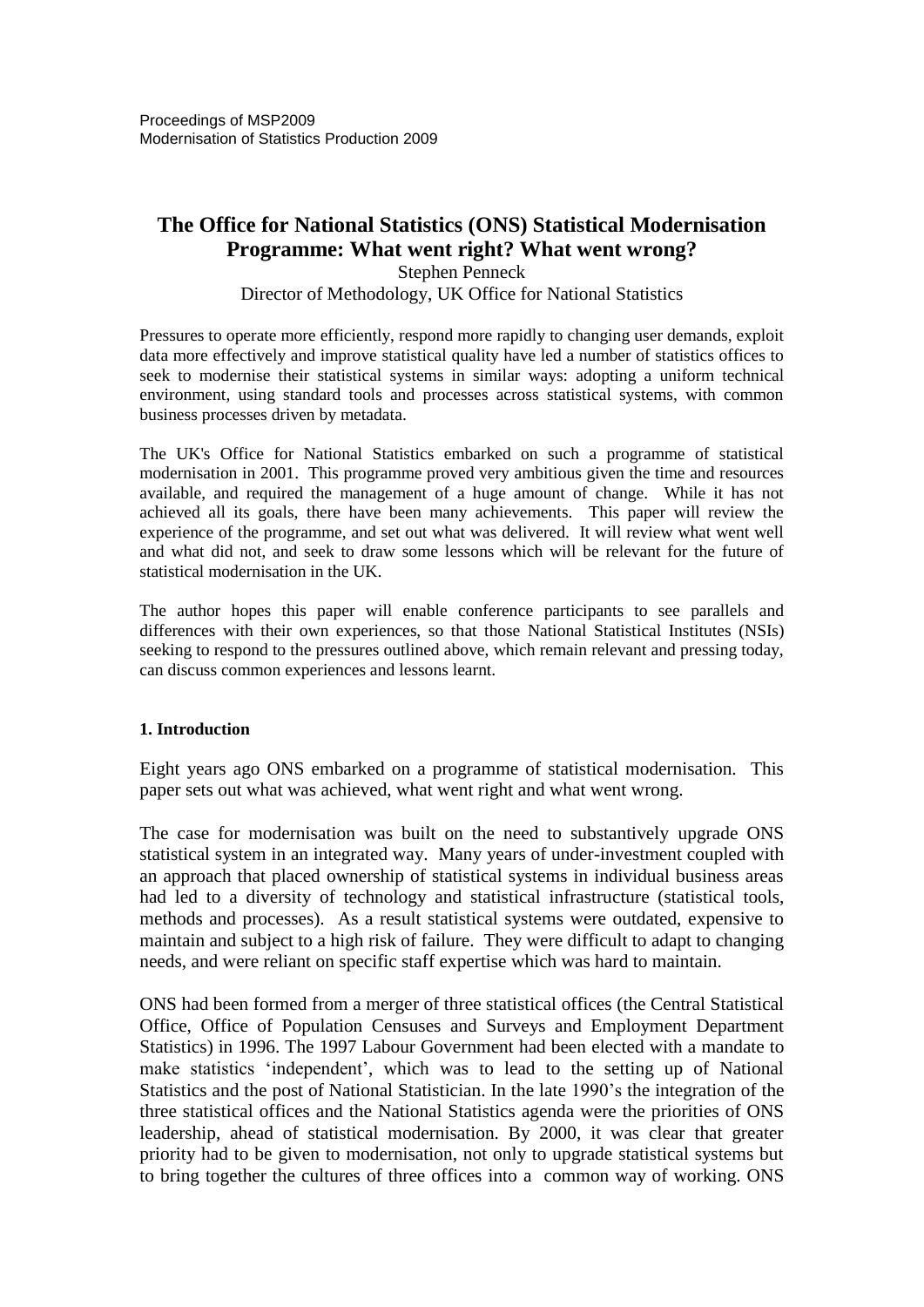was in danger of becoming a high cost operation which could not respond quickly to changing user needs.

## **2. Years of hope: 2001 to 2003**

Len Cook, the National Statistician, presented a case to Treasury and gained funding rising to £40m a year from 2004/5. Statistical modernisation would place statistical systems into a robust, shared and enduring environment, supported by an agreed set of common tools and methods. It originally had four components:

(i) Information Management modernisation - an upgraded technical infrastructure

(ii) Statistical infrastructure - new statistical tools integrated into the technical environment

(iii) Re-engineering of 13 statistical areas - national accounts, labour market, population, life events, business register, prices, surveys, regional, ethnicity, industry, health and care.

(iv) An Information Age Access Programme aimed at transforming access to ONS statistics via the web.

The initial target was to place all ONS sources into a common statistical database using common tools and processes by March 2006. A good deal of thinking had taken place prior to additional funding becoming available and a large number of statistical systems competed for resources. Four phases of work were planned and national accounts, labour market and population estimates were agreed as priorities in phase 1 of the programme. These priority projects covered all ONS sites, and were largely driven by the need for flexibility, reducing risk, lowering costs and reducing times for standard work. It is interesting that deliverability or complexity were not significant factors in this prioritisation.

Much of the early work planned the development of standard statistical tools and the conceptual design of the data repository - the Central ONS Repository for Data (CORD). Generic data models were established to cover all data types in the office, and standards for common data structures were set. A lot of this early conceptual work was done collaboratively with other NSIs, particularly Statistics Canada. The vision was to develop CORD as an Oracle input and output database - with several dimensions of use: a time series version, a cross sectional, a longitudinal, and an aggregate, etc. Statistical tools would be enveloped in Java script which would provide a standard web- like interface for business areas. SAS would provide a processing capacity.

#### **3. The Statistical Modernisation Programme: 2003 to 2006**

A review of governance was undertaken to reflect the substantial increase in modernisation activity and to ensure its focus on integrating the value chain. The organisational structure of the Office's statistical operations was changed from a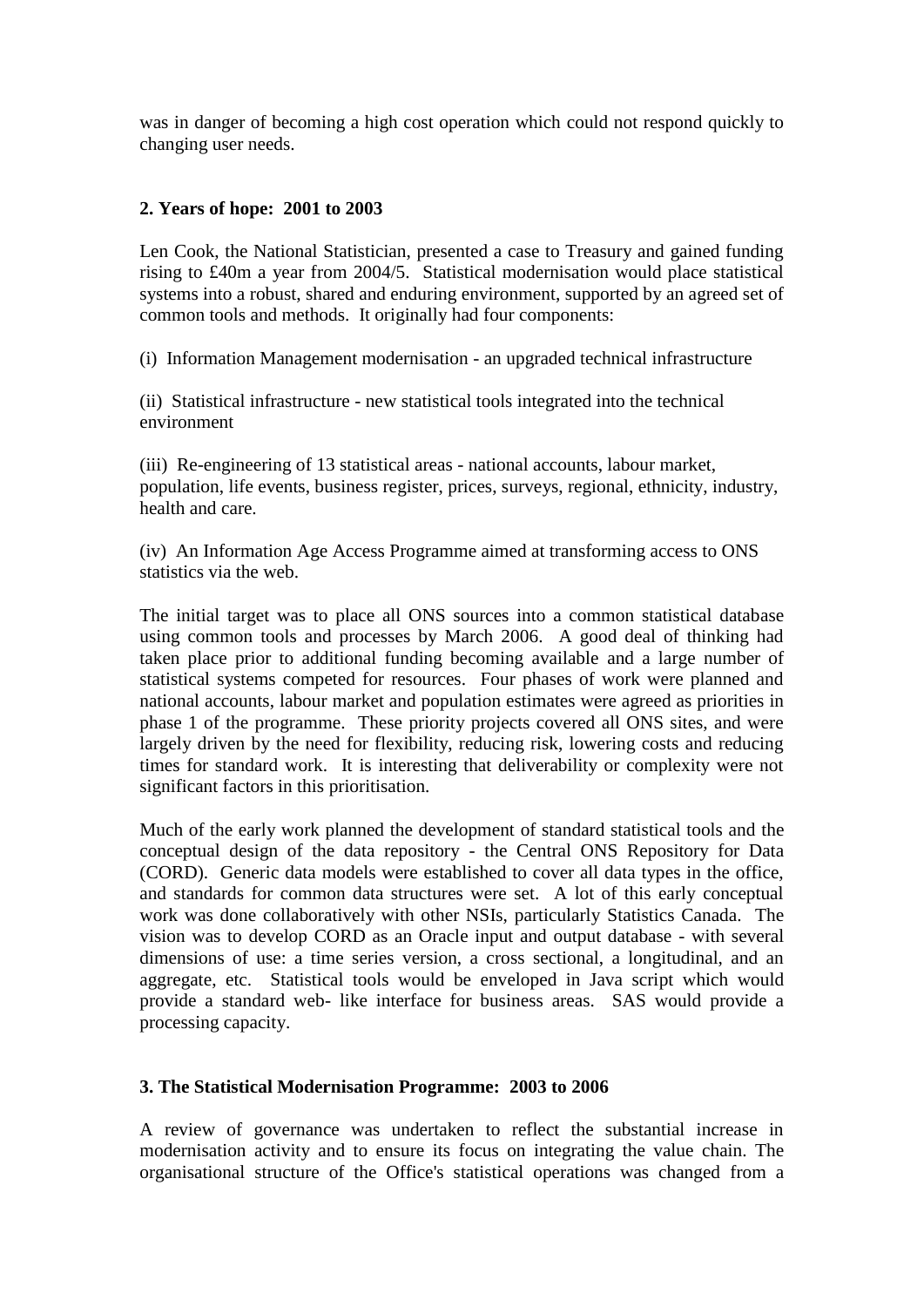subject matter (economic statistics and social statistics) focus to a functional focus (sources and analysis). As a result the new Sources Directorate became a key customer for modernisation work. ONS had been running modernisation as a number of strategic programmes: business transformation, statistical sources development, technical infrastructure development, web development and neighbourhood statistics. It was agreed these needed to be brought together into a new Statistical Modernisation Programme (SMP) set up in July 2003 with the Director of Sources as the Senior Responsible Owner. Its goals were, by March 2006:

- To deliver higher quality and noticeable business benefits through holding the major ONS statistical sources in a common statistical database and through using common processes, tools and practices.
- Produce a 25% increase in statistical outputs compared with 2002-03 with the same relative baseline investment.
- The National Accounts and Labour Market statistics will each be managed through an integrated set of standard statistical processes.
- To provide an automated UK-wide population estimates and projections capability.

SMP had three main components - statistical infrastructure development (statistical tools), labour market re-engineering, and national accounts re-engineering, but in addition had projects to develop CORD, metadata, web dissemination, and twelve other significant projects.

Despite these changes, ambiguities in high level responsibilities remained. A Technology Modernisation Programme (TMP) continued alongside SMP, but there were uncertainties about its status and scope. SMP struggled to deliver its objectives. The strategic projects were complex and proved difficult to complete. They fell behind schedule causing delays to the business projects, such as Labour Market statistics, as that project was having to resolve all the problems of building a strategic CORD tool to meet wider needs.

The office was also having problems finding people to fill some of the new development posts. In many cases staff were transferred from business areas, leaving their old posts hard to fill. Information Management (IM) had embarked on a relationship with a private sector contractor to provide IM support, and this added risk to IM costs. As the work progressed the project directors were learning more about the scale of the challenge and ONS' ability to meet it.

The programme was subject to regular reviews, both internally, and externally by the Office of Government Commerce (OGC). The reviews commented positively on the shared vision of the programme, but the reviews also commented on:

- the complexities of the governance structures;
- concerns as to the ambition of the programme, the complexity of the issues the  $\bullet$ programme was tackling, and the ambitious nature of the timescales;
- the need for higher level and more experienced programme management  $\bullet$ skills;
- need to acknowledge the importance and complexity of metadata; $\bullet$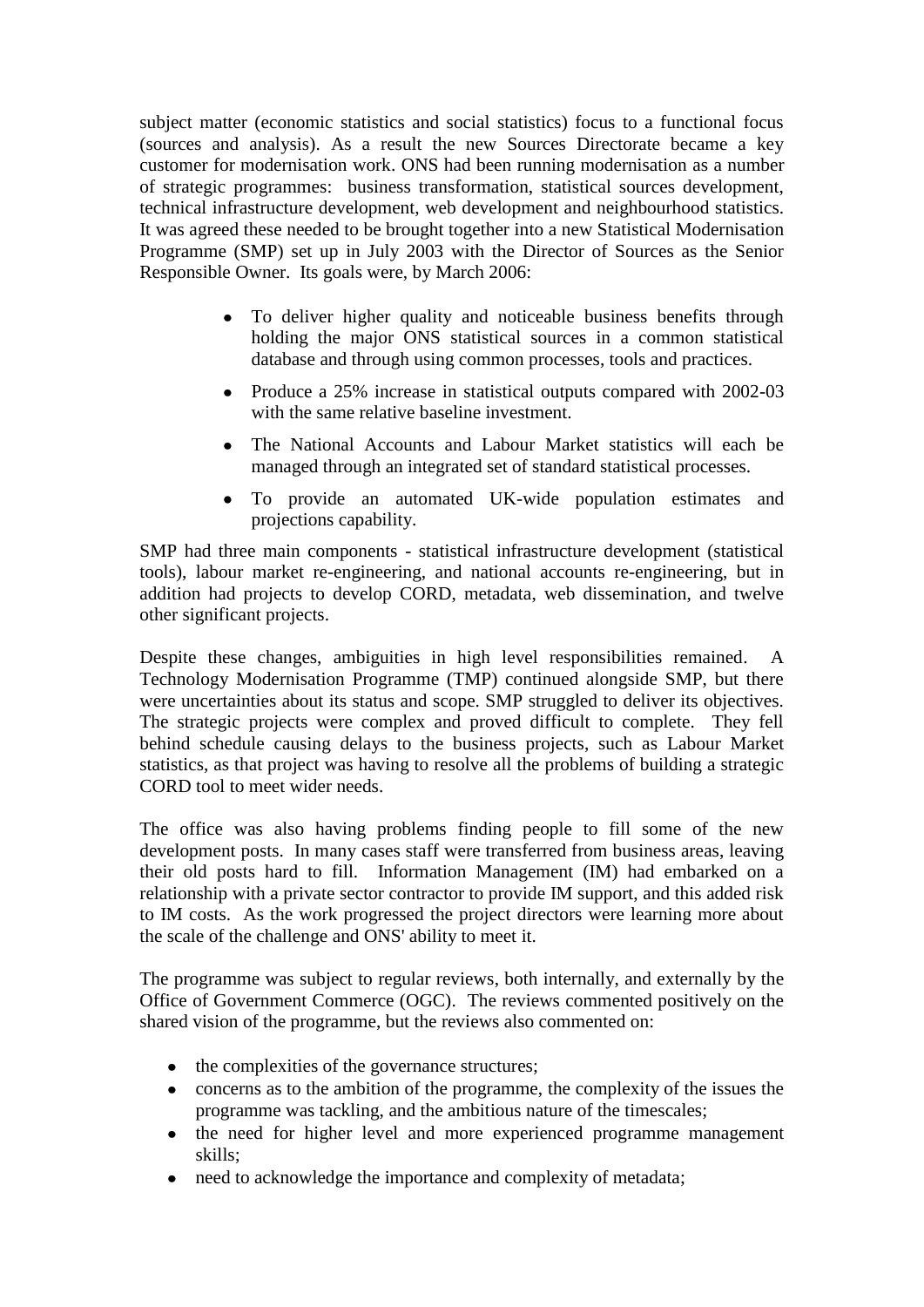- weaknesses in IM resource estimation and testing procedures;
- need for more business involvement in design;
- relationships between the programme and the business had not been good and  $\bullet$ that this had hindered progress;
- having the relevant IM resource outside the control of the programme limited  $\bullet$ the chance of success.

In 2005 there was a shift from attempting to deliver strategic solutions towards the delivery of production quality systems. A new programme management structure was set up and an ONS Integrated Delivery Environment (ONSide) development methodology implemented. These were to have lasting long term benefits although initially they slowed down progress as new procedures were learnt by staff.

By the end of 2005 it was clear that the original March 2006 goals for the programme would not be achieved. This conclusion was not widely acknowledged and with hindsight the lack of recognition of the change in what could be delivered led to continued unrealistic expectations by the business of the programme, which undermined trust in its performance. Although the continuation of funding for the programme had been agreed by ministers for future years in the ONS 2004 budget settlement, improved statistical outputs had also been required, which it had been assumed would be paid for by cash savings delivered by modernisation. With these cash benefits not coming forward, the improvements to statistical outputs took a larger proportion of the investment needed for modernisation, significantly reducing the available funds.

#### **4. Odyssey: 2006 to 2008**

Following a further series of internal reviews and workshops and an externally focused 'zero based' review, the office set up the 'Odyssey' programme in March 2006. This was to run for two years. The naming of the project was significant. It reflected growing realism: that ONS had begun a long journey, and it was not possible to predict the date of arrival. Odyssey brought together work on SMP, TMP and idissemination (i-dissemination had succeeded the Information Age Access programme), and introduced stronger programme management. The modernisation vision was confirmed as still imperative for the ONS business. The agreed approach included a range of projects which took forward strategic solutions for social surveys and national accounts. The programme also recognised the difficulty of accurate project costings and built a reasonable level of contingency into the budget. The national accounts project was the project now intended to deliver CORD in its time series version. It was recognised that full modernisation would take much longer than had been thought and that some resource now needed to be focused on immediate business continuity issues. The programme budget was £12m for each of the two years. As the programme was being set up, IM conducted a review of poor delivery issues in the past. It raised the need for:

- good working practice using ONSide, with a closer adherence to project management techniques, and use of timeboxing etc
- new estimating guidelines and formal inclusion of contingency
- ONS to move towards being more self sufficient in IM skills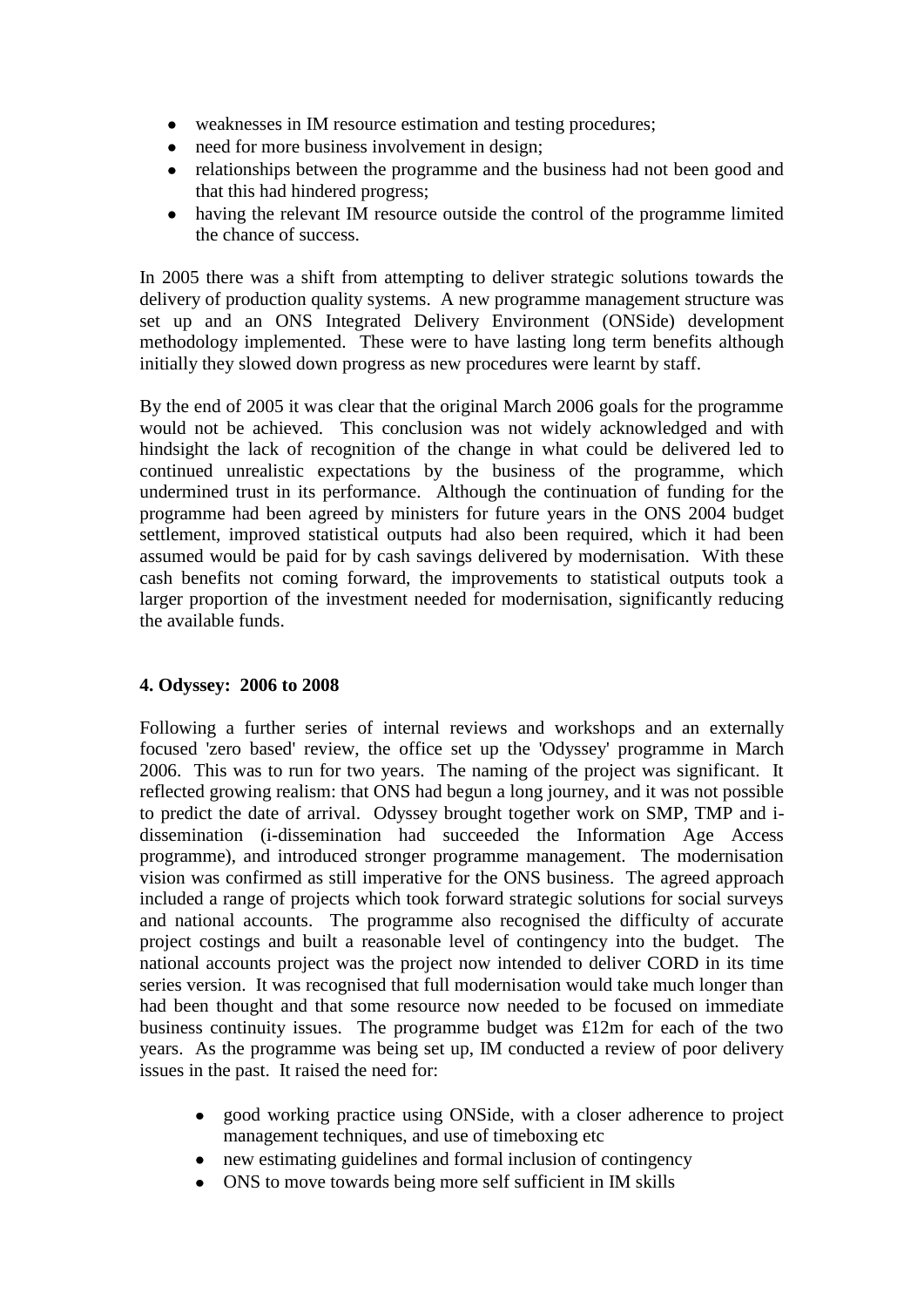- stronger ethos of change control
- regular 3 monthly functional releases of deliveries
- keep the business requirements focused on the minimum necessary

When the two year Odyssey programme closed in 2008 it had successfully delivered 10 out of the planned 16 projects. A lot of learning had by now taken place. The projects that delivered were all those that started afresh under Odyssey, where we had learnt the lessons from SMP and properly established business needs and design principles from the outset, and appropriately managed delivery. The projects that had been inherited from previous programmes retained all the entrenched problems of lack of clarity of business needs and of design direction, and these proved too entrenched to resolve within the time scales. It is also true that the newer projects were smaller and not so leading edge - something else we were beginning to learn.

Larger more strategic projects continued to be more difficult. While national accounts began to be more successful, eventually delivering the CORD Time Series database functionality, the Labour Force Survey project (the remains of the labour market re-engineering project) continued to have difficulties. In most cases the strategic projects continued to suffer from a lack of understanding of business requirements - although Odyssey made good progress in building these skills; and a lack of specification of non-functional requirements. With externally agreed timetables for delivery the programme would not have time to address these major weaknesses. There continued to be skill deficiencies - technical delivery and estimation, testing, programme and project management and business analysis.

# **5. What had modernisation achieved?**

Over the seven years to 2008, ONS made limited progress in developing generic statistical systems but has had success in applying strategic tools to specific systems, and had learned a lot about how to do this kind of work. The early work on data structures, standards and metadata fed through into the later projects. The new architecture used an oracle database (CORD) with Java to provide a web interface with statistical tools. SAS is currently used as the preferred statistical processing tool. The statistical systems that were modernised over this period included:

the national accounts core system life events interface and civil partnerships systems annual survey of hours and earnings new monthly indicators of earnings population estimates (part) foreign direct investment integrated business register and employment survey pilot (BRES) - full survey going live this year telephone data entry system for business data secure electronic capture system for business data upgraded scanning system for business survey questionnaires improved matching system for the business register functionality to assist the reweighting of the Labour Force Survey and redesigned core questions for the Integrated Household Survey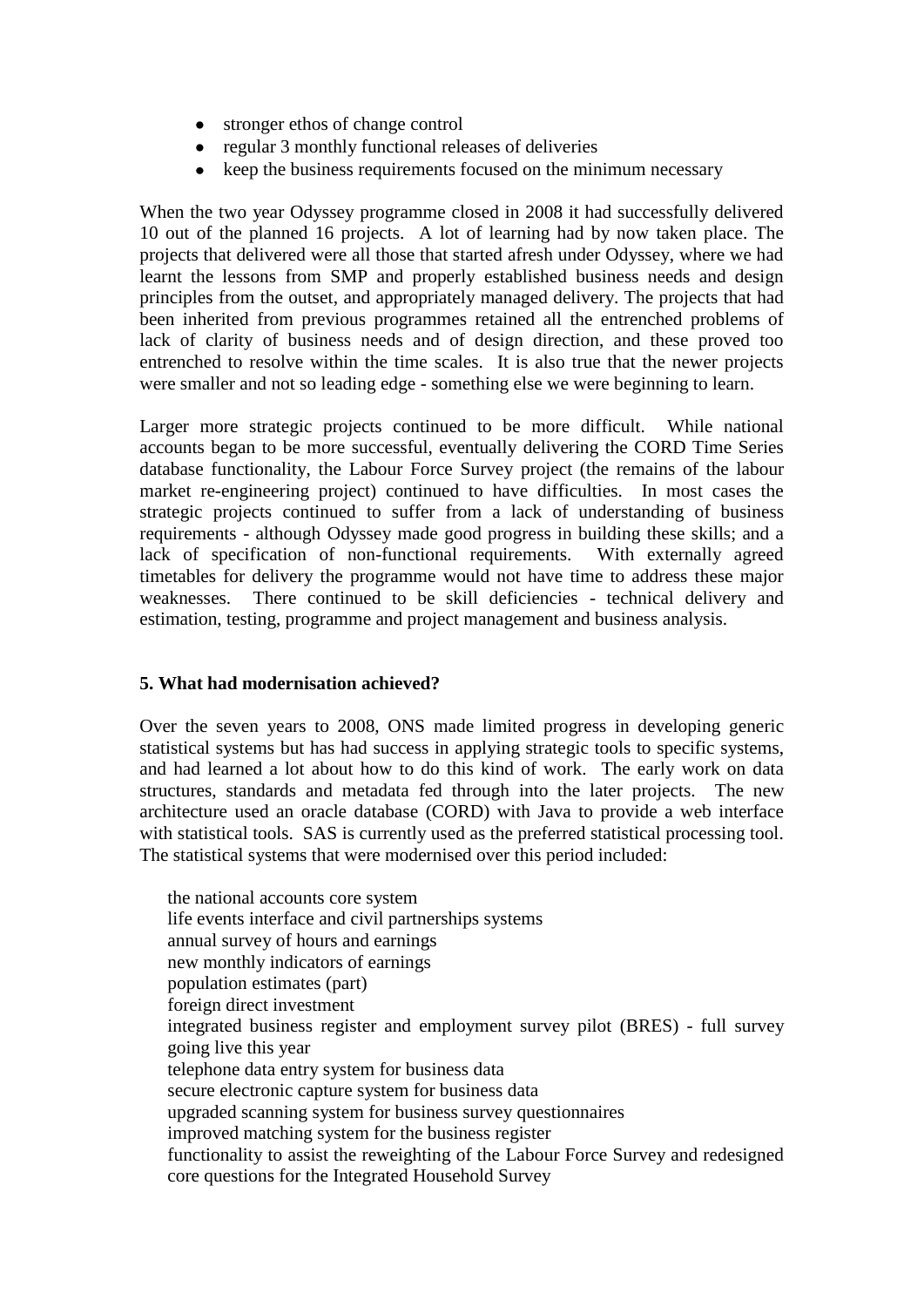moving retail price index system to an upgraded server

The office now has an agreed set of corporate statistical tools including ACTR, Banff, Canceis, SAS, and X12-ARIMA. They have recently again been reviewed and reconfirmed as office tools. There is a unified quality reporting system and some progress has been made on unified metadata. Our technical and business capability has improved - with a significant reduction in the use of contract staff. We have developed a wide range of clear standards and working practices including IT development and business analysis. The office has developed a more robust programme management culture, with greater acceptance of independent transparent upward reporting, and better risk analysis.

#### **6. So what went well?**

Clearly, as this paper shows, a lot has not gone well with ONS statistical modernisation. We are far from having achieved all that we set out to do. Nonetheless, there are some clear successes:

#### *6.1. The vision*

The need for this work has been compelling as has been the vision. The programme has been subjected to endless reviews but none has questioned the need to do this work and the ultimate vision we are striving for. However, the success of the vision also to some extent has defeated it. Staff who had felt the need for updated systems for so long became very enthusiastic about the vision and the short timescale for delivery. When this became impossible to deliver the vision in this timescale they became rapidly disillusioned and it then became very difficult to engage people in modernisation work Also, the breadth of the vision clouded the approach to priorities. Some view modernisation as being about cost reduction, others about data exploitation for analysis or reduction of statistical risks, or technology upgrade. Modernisation had the potential to deliver all these benefits, but lack of clarity on their ranking at times made prioritisation difficult.

# *6.2. Organisational restructure*

The move from a subject matter focus (economic statistics and social statistics) to a functional (sources and analysis) split has worked well and although it continues to evolve it has not been seriously challenged in subsequent restructurings. The Sources Directorate has lost some key functions - policy and quality, design - as resources have been cut; and the analysis Directorates have changed regularly to reflect changing priorities, but there have been felt to have been important benefits from brigading social and business surveys together

#### *6.3. Team commitment*

Commitment of the teams working directly on modernisation was very strong and contributed to the successes

# *6.4. Statistical and IT infrastructure*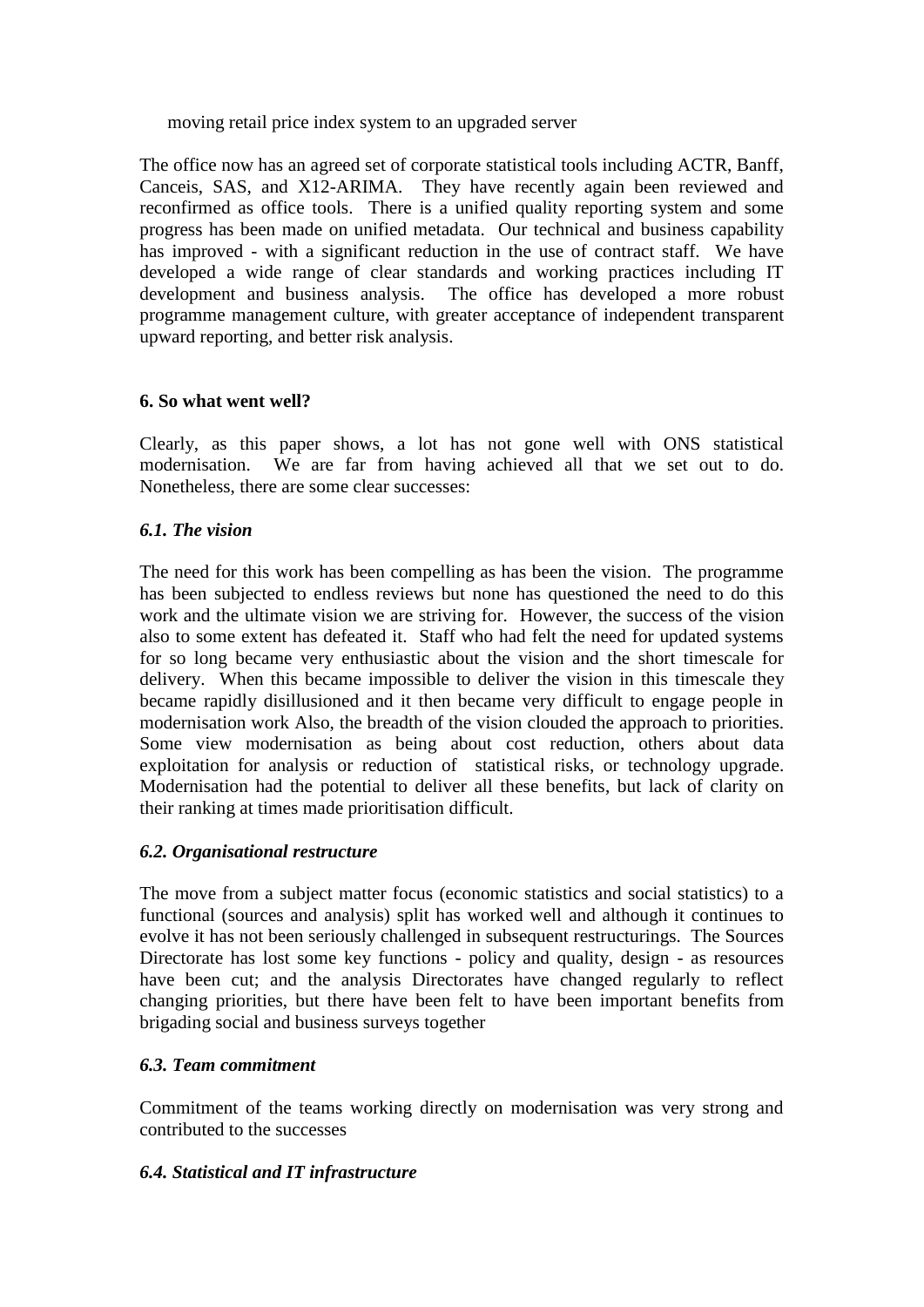The logical data model, the standards for common data structures, the statistical tools, and the metadata thinking and design have proved to be robust for all future projects. The new approaches to IT development, once they began, were strong and resilient.

## *6.5. Learning from our experience*

In the latter part of the period we had learned some hard lessons about the need for strict programme and project management, design principles and business area engagement, and projects managed in this way delivered well.

# **7. And what did not go well?**

# *7.1. Leadership*

Leadership commitment was not always clear. Initially there was a very broad approach with time spent starting a lot of projects which were not continued. A lot of time was spent on governance models and reviews but the latter were often not acted on and in the early period accountability was not clear. Those running the programme sometimes felt isolated and unsupported by senior management as problems with the programme began to develop.

# *7.2. Achievability*

Clearly the original task was not achievable in the timescale set, yet these timescales were high profile and drove priorities: they had been agreed with Treasury in return for financing. Statistical systems are extremely complex. Outside contractors has little to offer here. Despite this there was little understanding of how this might affect the programme.

# *7.3. Capability*

ONS lacked most of the core skills in the depth needed - project and programme management, business analysis, IT architecture, development and testing, reflecting a lack of investment in such skill development over many years. Buying in the skills soaked up a great deal of the available finance, and we were slow to grow our own. We also took a while to develop some of the techniques and processes needed, though once done these were invaluable.

#### *7.4. Business areas*

Business areas were not sufficiently engaged, especially as progress was not as rapid as promised. The prototyping development methodology led to a poor use of resources given some businesses had not thought through their requirements nor the business process redesign needed. Non-functional requirements such as speed of processing and storage capacity were not given priority.

# *7.5* **Culture**